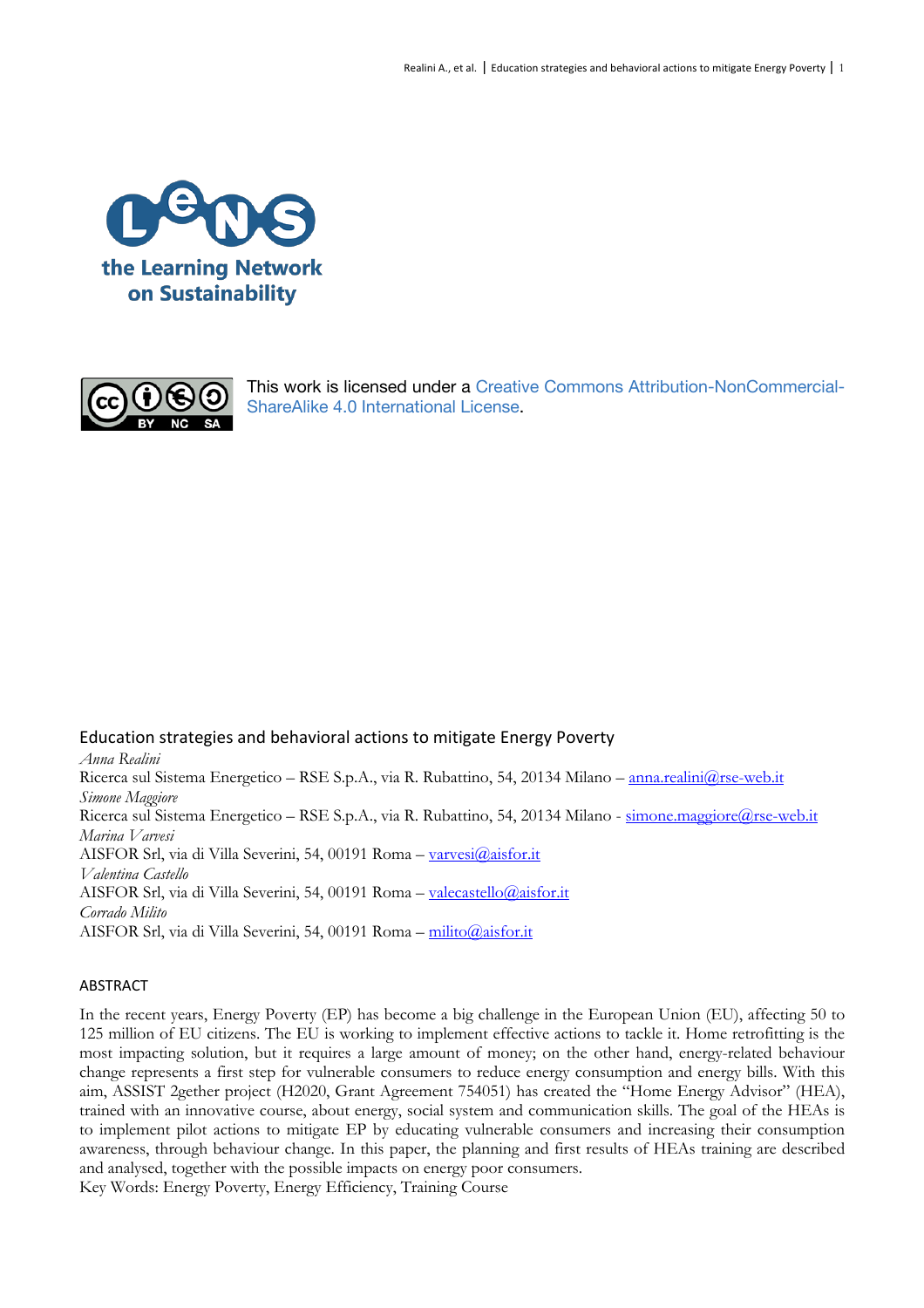## 1. INTRODUCTION

Energy poverty is becoming increasingly important in the EU Commission agenda, mostly due to the high number of EU citizens affected by it (BPIE, 2014). While each Member State (MS) is free to adapt its local regulation to the country specific situation, the EC is putting a great effort in setting standardized guidelines through different directives and regulations, especially in the recent update of the Directives regarding Energy Efficiency and Electricity (Clean Energy Package, 2016).

However, large differences remain in the way in which Energy Poverty is defined and measured at EU and national level and in the actions to tackle it.

ASSIST project tries to answer these questions by going deep into energy poverty in different ways:

- by performing an analysis of the current definitions and indicators to measure energy poverty and how to intertwine them in order to reach a standardized definition and a common action target;
- by designing a dedicated training course that allows a new figure of advisor, called Home Energy Advisor (HEA), to acquire the required competences to successfully providing support at vulnerable consumers;
- in parallel to the above mentioned activities, by identifying which are the most effective soft (behavioural and low-cost) actions that can be put in place by the HEAs at national and EU level.

Thus, after a literature review on EP regulation and definition in all EU MS and an investigation on the most effective actions that have been put in place in the 6 project partners countries (Belgium, Finland, Italy, Poland, Spain and the UK), ASSIST project partners have designed a general training course for HEAs, that has been then adapted to the local context of each involved MS. The trained HEAs will then implement on-purpose defined pilot actions to support vulnerable consumers.This paper will go in deep in the analysis of HEAs training and in the action planning, presenting their first outcomes.

### 2. HOME ENERGY ADVISORS TRAINING COURSE DESIGN AND FIRST RESULTS

Energy poor consumers usually face several issues in accessing information on how to improve their conditions and/or to have access to subsidies and financial measures: this leads them to the need to relate to several different operators, each working in a specific field, but often with no competence to tackle this particular type of poverty. To improve such a situation, ASSIST project has planned to create a new figure, called the Home Energy Advisor (HEA), which should act as a "energy poverty single contact point" in order to provide assistance in different fields to energy poor consumers.

### 2.1. Training course structure

The primary task of the HEAs is to analyse energy needs and energy consumption behaviours of the involved consumers and to advise them on how to improve their consumption and/or reduce their costs, by increasing their energy consumption awareness. This can be done in different ways: first of all, by modifying their behaviour, then by changing their energy provision contract and/or by requesting financial support, and finally by using low-cost energy saving devices and measures. The final goal is, anyway, to increase vulnerable consumers awareness on how they can improve their economic condition, without reducing their comfort.

HEAs are not "autonomous" professional profiles but they have a supporting role within consumers care, social services and other working contexts; their role can be played by some already existing professional profiles (social assistants, civil servants, consumer association advisors, utilities employees, charity volunteers, etc…). HEAs are not technicians or energy professional figures (they do not need technical competencies to suggest deep and costly renovation), but are expected to have soft and integrated competencies. In order to build such competencies, it has been necessary to define a specific training course, whose basic structure, common to all involved MS, is:

- Analysis of energy consumption behaviour;
- Consumption check-up and energy support;
- Communication and consumers advice.

These macro-areas are then declined in different ways in the partners countries, in order to customize them to the available types of HEAs and the specific context in which they will operate. The Italian training course for national HEAs (called "TED – Tutor per l'Energia Domestica) is structured as shown in Table 2.1. The course foresees a blended teaching mode, in which some modules are provided online, while some of them can be attended either online or in-person. The online course has been completely built by partners, in all the needed EU languages, on Moodle platform.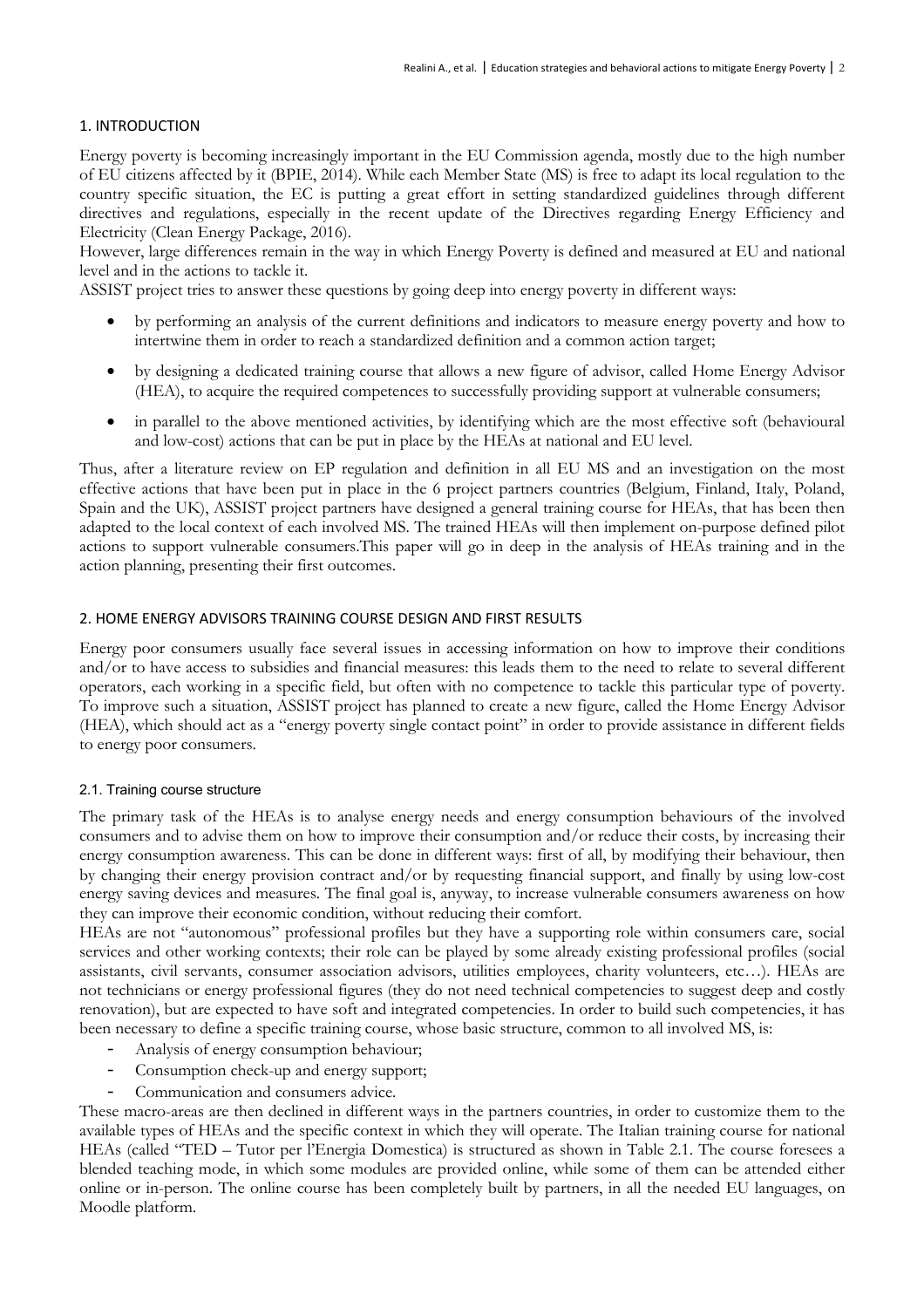| Area                            |                | Modules                                                           | Time<br>[hours] | Methodologies |
|---------------------------------|----------------|-------------------------------------------------------------------|-----------------|---------------|
| M1                              |                | ASSIST2gether HEAs Introductive Module                            | $2 - 4$         | Blended       |
| Energy<br>behaviour<br>analysis | M <sub>2</sub> | Basic Knowledge on Energy Sector                                  | $6 - 12$        | Online        |
|                                 | M3             | Basic Knowledge on Social System and<br>Vulnerability             | $6 - 12$        | Online        |
| $\rm M4$                        |                | Security and privacy elements                                     | $2 - 4$         | Online        |
| support<br>check-               | M <sub>5</sub> | Energy Behaviour check-up                                         | $2 - 4$         | Online        |
| Energy<br>up and                | M6             | <b>Energy Consumption Support</b>                                 | $1 - 3$         | Online        |
|                                 | M7             | ASSIST2gether Actions                                             | $1 - 3$         | Blended       |
|                                 | M8             | Communicating Energy                                              | $4-6$           | Online        |
| Energy check-up<br>& support    | M <sup>9</sup> | Relational Competences                                            | $6 - 8$         | Online        |
|                                 | M10            | Planning and realizing communication initiatives<br>and resources | $2 - 4$         | Online        |

[Table 2.1] Italian training course for Home Energy Advisors

#### 2.2. First results in Italy

The timing of courses and the methodology in each partner country has been defined based on the local needs; thus, the results cannot easily be compared among them. In this paragraph, only the results for Italy are reported. In Italy, the first edition of the course, fully online, has been completed by the candidate HEAs between September and December 2018. A second online edition started in January and, at the moment of writing (end of February 2019), some participants have already finished the course. Most of the involved HEAs were stakeholders involved during different dissemination events, while some of them have enrolled after reading about the project on different magazines or on the website and social media. In parallel, for some organizations that enrolled groups of volunteers or workers in the same geographic area, dedicated training (both online and in-person) has started at the beginning of 2019. Moreover, the involvement of students from high schools ("School-work alternance projects") has foreseen the creation of dedicated short courses that fit in their working and studying duties. The main results are reported in Table 2.2.  $[TT<sub>th</sub>1<sub>0</sub>22]$  Italian training course  $\tilde{\mu}$ 

|                                                                         |             |    | [Lable 2.2] Italian training course first results                                                                                                                  |
|-------------------------------------------------------------------------|-------------|----|--------------------------------------------------------------------------------------------------------------------------------------------------------------------|
| Edition/time                                                            | Number      | οf | Sectors                                                                                                                                                            |
|                                                                         | <b>HEAs</b> |    |                                                                                                                                                                    |
| First ASL (School-work<br>Alternance) edition - June<br>2018            | -6          |    | High school students                                                                                                                                               |
| First edition (full training) $-$<br>September/December 2018            | 57          |    | Unemployed, third sectors operators, civil servants, social<br>assistants, consumers associations, university students, researchers,<br>energy & home companies    |
| Second edition (full training)<br>- January/ March 2019                 | 15          |    | Unemployed, third sectors operators, civil servants,<br>social<br>assistants, consumers associations, university students, researchers,<br>energy & home companies |
| Second ASL<br>edition<br>January/June 2019                              | 1230        |    | High school students                                                                                                                                               |
| associations<br>Consumers<br>dedicated<br>course<br>February/March 2019 | 13          |    | Consumers associations volunteers                                                                                                                                  |
| North West Italian charities<br>dedicated course                        | 110         |    | Charities volunteers (providing shelter, food and clothes to poor<br>people)                                                                                       |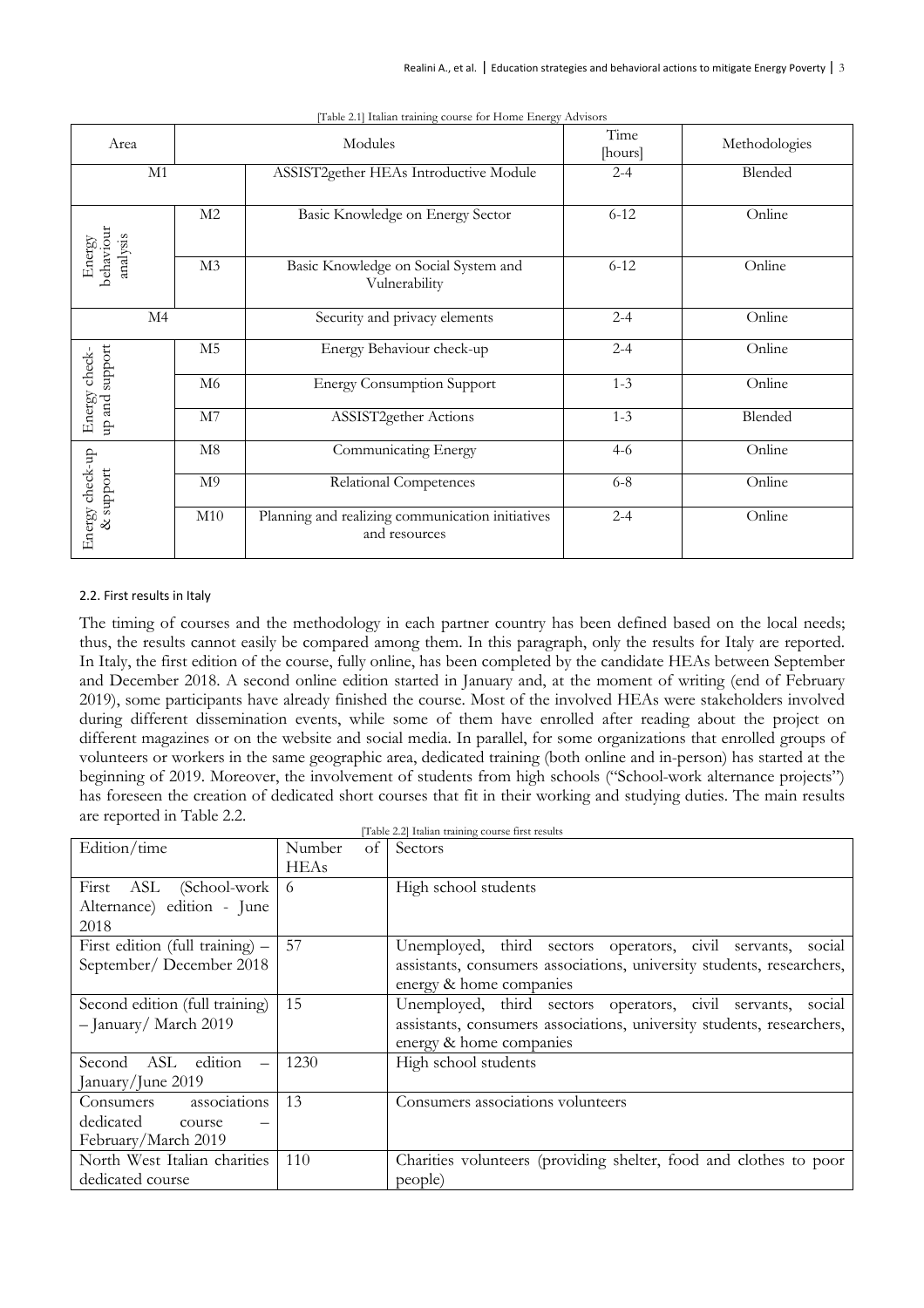The HEAs trained in the first course have already started implementing the pilot actions, that are described in the next paragraphs.

### 3. PILOT ACTION PLANNING AND MONITORING OF THE RESULTS

In order to support vulnerable consumers, three types of activities have been planned:

- engagement activities, that have the aim to involve vulnerable consumers and get them close to the HEAs, for a further support; these activities are called, in the project, "Energy Cafés" and are foreseen as large events, open to all consumers, where generic information on energy saving is provided and vulnerable consumers are addressed in a general way;
- pilot actions, that have the aim to provide vulnerable consumers with one-to-one dedicated advice on how to optimize energy consumption and reduce energy bills; they are called, in the project, "dedicated advice";
- mixed activities, called "synergies" (with other projects), that can be either energy cafés or dedicated advice, and are put in place in parallel with other projects (e.g. energy education for vulnerable consumers in recently renovated social housing stocks).

A deep analysis of the pros and cons of the foreseen activities has been performed by the partners, though literature reviews; moreover, they have been presented to many stakeholders, either during dissemination events or private events, in order to assess their feasibility. What is reported here is the final selection of activities.

### 3.1. Activities planning in Italy

In all the involved countries, the above mentioned activities are declined in different ways. For example, in Spain no "Energy cafés" are foreseen, but home visits will be performed by homecare personnel and social assistants and energy companies will organize in-person helpdesks for vulnerable consumers.

In Italy, however, there are more categories of HEAs than in Spain, so several activities have been planned, with the support of the already trained HEAs:

- a) Energy cafés:
	- a. Energy cafés at high school premises: the students that have already completed the short course are organizing an event at their high school (in a rural area), in order to increase families awareness on energy;
	- b. Energy cafés at charities premises;
	- c. Retail shops customers advice on home appliances, performed by students in the "Alternanza Scuola Lavoro" program.
- b) Dedicated consultancy (pilot action) will be mostly organized either as home visit or physical/telephone help-desk. The advice that HEAs can possibly give during the consultancy are:
	- a. Customized advice on energy consumption behaviour: it will be per-formed by all HEAs, examining consumers habits and energy bills (through questionnaires or direct measurements) and providing customized advice on how to reduce their energy consumption through behavioural actions.
	- b. Customized advice on available financial measures: it can be per-formed by different types of HEAs, such as consumers associations and energy companies help-desk personnel, public bodies personnel, etc….
	- c. Customized advice on how to read energy bills and choose a suitable tariff: it can be performed by different types of HEAs, such as consumers associations and energy companies helpdesk personnel, public bodies personnel, etc….
	- d. Customized advice on energy efficiency measures to implement in the house: it will be given only by those HEAs that will perform home visits (e.g. social workers, homecare professionals).
- c) Synergies some examples:
	- a. Combination of energy cafés and dedicated consultancy with energy bills payment support in social housing;
	- b. Combination of dedicated consultancy, home retrofitting and energy consumption detailed monitoring in social housing.

#### 3.2.Monitoring of the results

Monitoring of the results is done through the collection of data from the HEAs in the Moodle platform: HEAs will periodically report on the type of activities they have performed, the number of involved consumers and the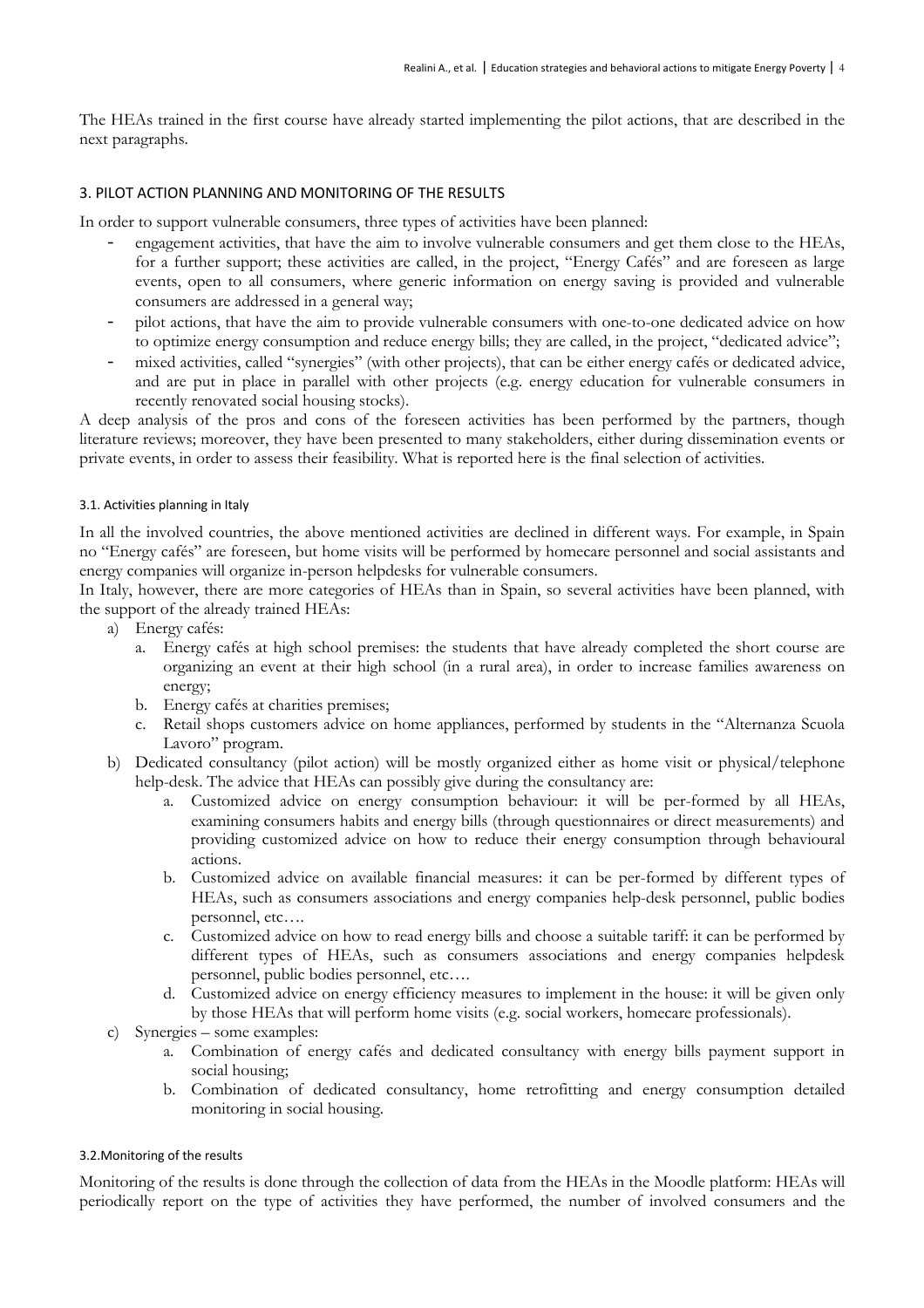obtained results. Only for the activities categorized under "dedicated consultancy", the HEAs will collect a baseline questionnaire, in which socio-demographic, building, consumption and comfort data are requested to each involved household. After providing the household with advice, the HEAs will verify their progresses with a second questionnaire (performed at least 6 months after the first), requesting the same data. At the end, this will be used to verify the project results, in terms of:

- Increase in energy efficiency (toe/y);
- Reduction in energy expenditures  $(\epsilon)$  related to behaviour or change in energy contract/request for subsidies;
- Increase in comfort perception (either subjective or measured through temperature control from consumers);
- Increase in social status perception, related to the first two (more economic availability and higher comfort help to open-up the house to external visitors, for example).

At the moment (February 2019) the first actions are starting, so there are still no numerical results. However, for the people reached by energy cafés, a reduction in energy consumption of 2% with regards to their previous situation is expected. For those involved in dedicated consultancy, it is expected an equivalent reduction (that takes into account all the above mentioned parameters) of 7.5% with respect to the baseline.

# 4. HEA NETWORK

HEAs are supported by project partners and, moreover, by HEAs national and EU networks: through a dedicated space on Moodle platform, they can connect with all the other trained HEAs, with different skills and backgrounds, and enrich their experiences, by comparing them. On the platform, they can:

- Find tools to support the advice actions (e.g. short factsheets on different topics, including how to get a subsidy or how to read an electricity bill);
- Find support material to disseminate their events, and short guides on how to organize them (e.g. templates for energy café organization);
- Connect with all the HEAs in their own country or connect with all the HEAs in the EU network, to exchange information and ideas and support each other, with different competencies.



[Figure 1] HEAs training and network structures

The HEA network is very important because it will guarantee the survival of the activity started during this years also beyond the 3-years duration of ASSIST projects established by the EU Commission, thus allowing a real impact to be obtained.

### 5. CONCLUSIONS

The issue of EP still represents a big challenge for all Member States in the EU and, despite the current effort, no definitive solution has been found to the problem. Many actions have shown that some solutions can be found to,